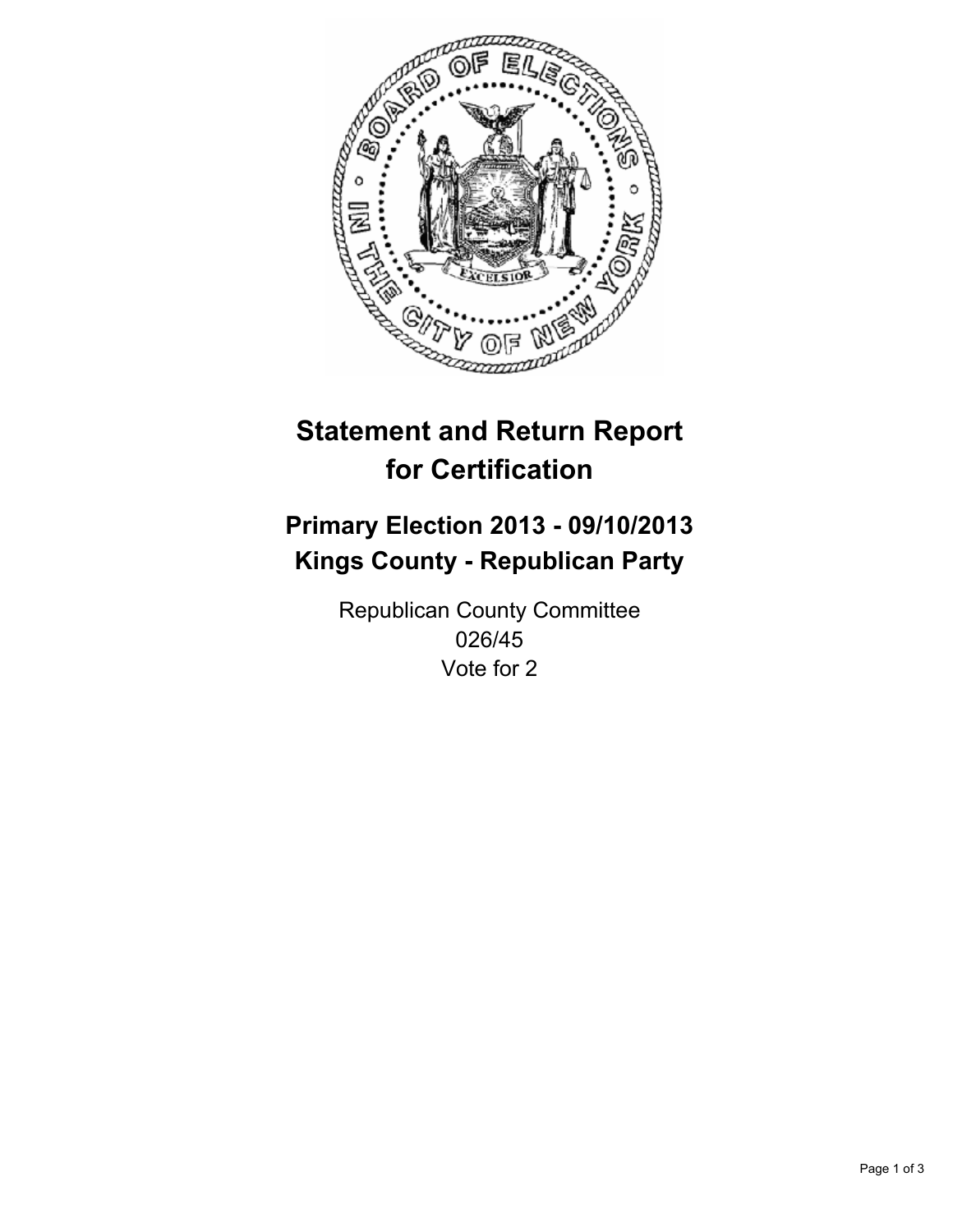

## **Assembly District 45**

| <b>EMERGENCY</b>     | 0 |
|----------------------|---|
| ABSENTEE/MILITARY    | 0 |
| <b>FEDERAL</b>       | 0 |
| SPECIAL PRESIDENTIAL | 0 |
| <b>AFFIDAVIT</b>     | 0 |
| BRONYA VYGODSKAYA    | 3 |
| ZHANNA V. AVRBUKH    | 3 |
| JOSE O. CANTARERO    |   |
| <b>Total Votes</b>   |   |